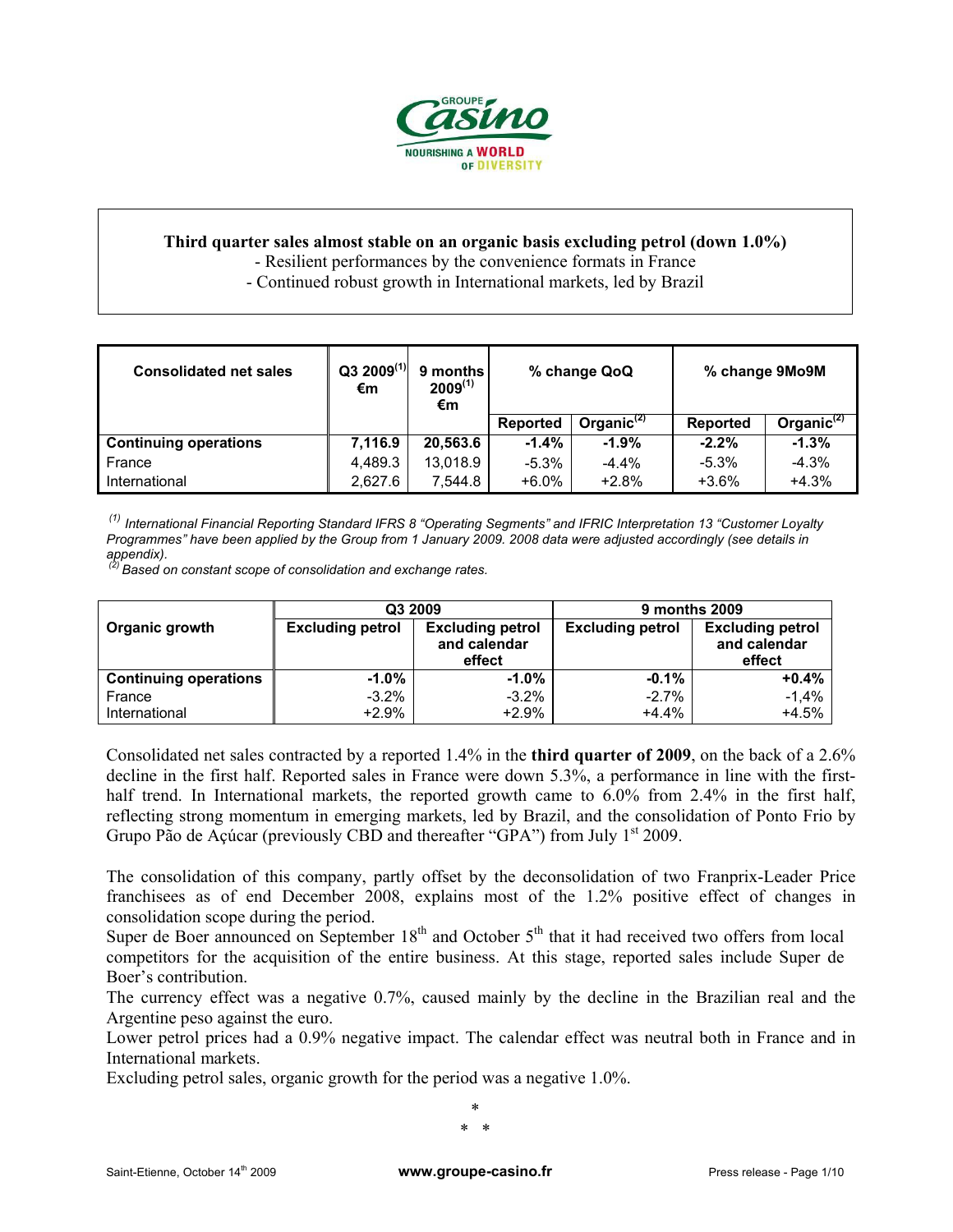**In France**, organic growth was a negative 3.2% excluding petrol sales, in a persistently lacklustre consumer environment.

- In this context, the **convenience formats** (Monoprix, Casino Supermarkets and Franprix) continued to demonstrate strong resilience over the period.
- Franprix's same-store sales were almost stable (down 0.7%) in the quarter. This solid performance, combined with faster expansion at both **Franprix** and **Leader Price**, enabled the two banners to post a combined negative organic growth of 0.6%, in line with the first half trend.
- In an increasingly competitive environment, **Géant Casino** reported a 6.3% decline in same-store sales excluding petrol, continuing the trend observed in the first half. During the period, the hypermarket banner kept up its strategy of targeted price cuts.
- **Cdiscount** maintained its strong momentum, attesting to the attractiveness of its business model.

**International operations** continued to perform well, with organic growth at 2.9% excluding petrol, lifted by the performance of the emerging markets (up by 4.0%), which now represent more than 30% of the Group's sales vs  $26\%$  in  $2008^{(1)}$ .

- In **South America**, organic growth excluding petrol came to 5.5%, led by another double-digit increase in Brazil.
- The consolidation, from July  $1<sup>st</sup>$ , of Ponto Frio, the second largest player in the very buoyant household and electronic appliance segment, lifts GPA's sales by around 20% and significantly strengthens the company's leadership on the Brazilian market.
- In **Asia,** sales were down by just 0.9% on an organic basis. Business in Thailand was affected by the gloomy economic environment and the decline in the number of tourists visiting the country. Vietnam experienced another period of strong same-store growth and kept up its expansion strategy with the opening of a new hypermarket in July.

Consolidated sales for the first nine months of 2009 were stable on an organic basis excluding petrol, reflecting the good positioning of the business portfolio characterised by:

- A favourable mix of formats in France, weighted towards the convenience and discount formats,
- Leadership in online non-food sales,
- An international presence focused on high potential countries.

The Group is stepping up its action plans with the objective to enhance its banners' shopper appeal and effectively maintain margins, in particular by moving up a gear in the implementation of programmes to cut costs and optimizing both its food and non-food product mixes.

Financial flexibility will be enhanced by the improvement in free cash flow<sup>(2)</sup> generation and a  $\in$ 1 billion asset disposal programme to be implemented by the end of 2010.

The Group therefore confirms its objective of improving the net debt/EBITDA ratio at the end of 2009 and of reducing the ratio to less than 2.2x by the end of 2010.

<sup>(1)</sup> The 2009 percentage was computed excluding Super de Boer.

<sup>(2)</sup> Free cash flow = current operating cash flow before tax, less capital expenditure, changes in WCR, income tax paid and net interest paid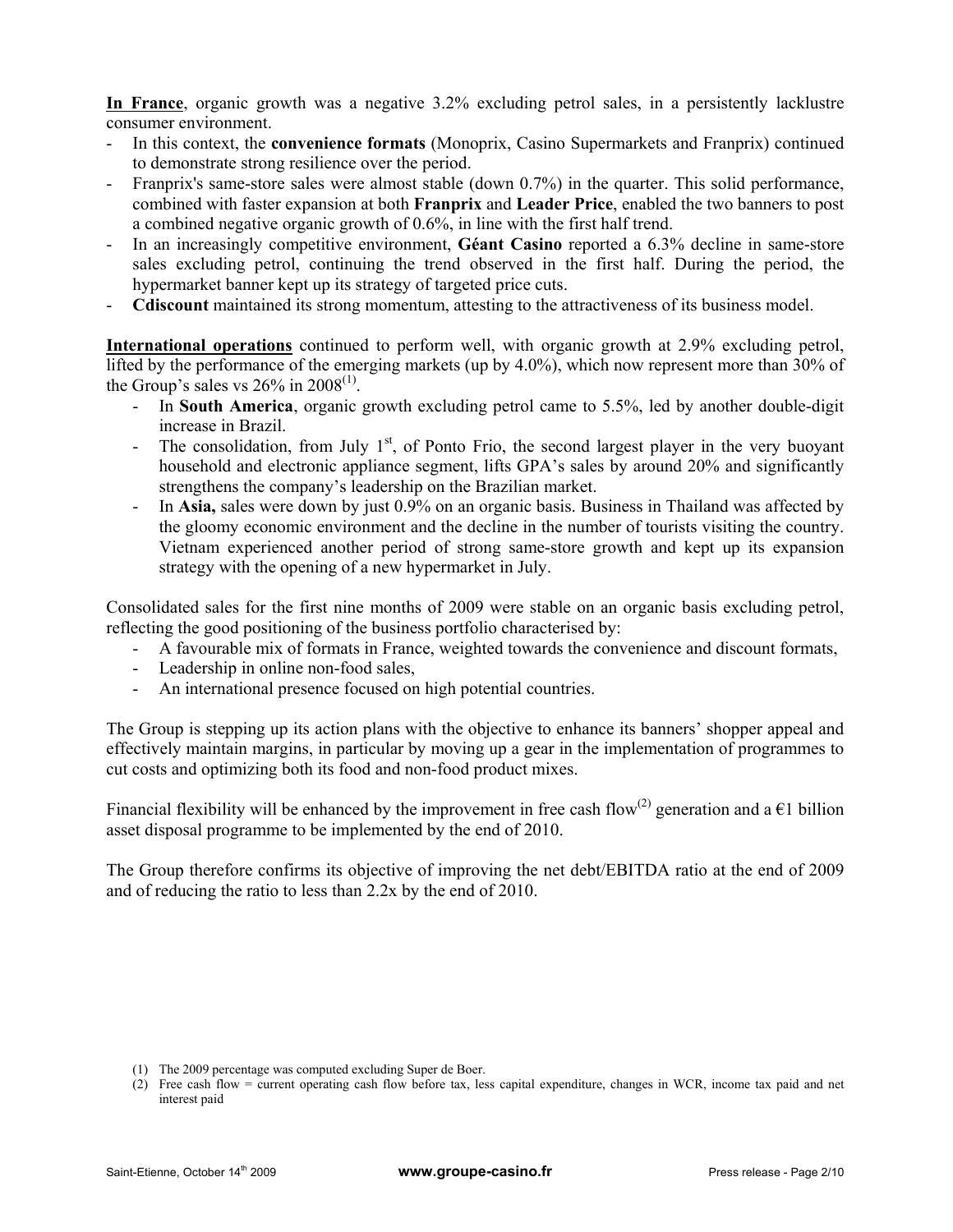#### **FRANCE**

Sales in France fell by 5.3% in the third quarter, due in particular to the 1.0% negative impact of changes in the scope of consolidation concerning Franprix-Leader Price and the 1.2% negative effect of lower petrol prices.

On an organic basis and excluding petrol, sales were down 3.2% over the period. Part of the decline was due to the termination of affiliate contracts, mainly with Coop de Normandie, which had a 0.6% negative impact on sales growth.

| In $\epsilon$ millions       |              |              | Third quarter |                                          | 9 months     |              |             |                                          |
|------------------------------|--------------|--------------|---------------|------------------------------------------|--------------|--------------|-------------|------------------------------------------|
|                              | $2008^{(1)}$ | $2009^{(1)}$ | %<br>change   | Organic<br>growth<br>excluding<br>petrol | $2008^{(1)}$ | $2009^{(1)}$ | %<br>change | Organic<br>growth<br>excluding<br>petrol |
| <b>Net sales, France</b>     | 4,743.1      | 4,489.3      | $-5.3%$       | $-3.2%$                                  | 13,750.7     | 13,018.9     | $-5.3%$     | $-2.7%$                                  |
| <b>Franprix-Leader Price</b> | 1,018.3      | 965.1        | $-5.2%$       | $-0.6%$                                  | 3,156.6      | 2,982.8      | $-5.5%$     | $-0.9%$                                  |
| Géant Casino                 | 1,600.9      | 1,444.4      | $-9.8%$       | $-7.4\%^{(2)}$                           | 4,525.3      | 4,032.1      | $-10.9\%$   | $-7.9\%^{(2)}$                           |
| hypermarkets                 |              |              |               |                                          |              |              |             |                                          |
| <b>Convenience stores</b>    | 1,815.9      | 1,756.2      | $-3.3%$       | $-2.8%$                                  | 5,125.7      | 4,997.6      | $-2.5%$     | $-1.6%$                                  |
| Casino Supermarkets          | 940.3        | 910.1        | $-3.2%$       | $-2.2\%^{(2)}$                           | 2.594.1      | 2,515.2      | $-3.0\%$    | $-1.2\%^{(2)}$                           |
| Monoprix                     | 427.5        | 421.3        | $-1.5%$       | $-1.4\%$                                 | 1.330.3      | 1,326.6      | $-0.3%$     | $-0.2%$                                  |
| Superettes                   | 448.0        | 424.8        | $-5.2%$       | $-5.2\%$                                 | 1.201.3      | 1,155.8      | $-3.8\%$    | $-3.8%$                                  |
| <b>Other segments</b>        | 308.0        | 323.6        | $+5.1%$       | $+5.1%$                                  | 943.1        | 1,006.3      | $+6.7%$     | $+7.3%$                                  |

 *(1) International Financial Reporting Standard IFRS 8 "Operating Segments" and IFRIC Interpretation 13 "Customer Loyalty Programmes" have been applied by the Group from 1 January 2009. 2008 data were adjusted accordingly (see details in appendix) (2) Negative impact of affiliate contract terminations: respectively 1.3% on hypermarket sales and 1.0% on Casino Supermarkets sales in Q3 2009, and 1.4% on hypermarket sales and 1.3% on Casino Supermarkets sales in the first nine months of 2009.*

|                            |                        | Q3 2009                           | 9 months 2009          |                                   |  |
|----------------------------|------------------------|-----------------------------------|------------------------|-----------------------------------|--|
| Same-store sales           | % change<br>(reported) | % change<br>(excluding<br>petrol) | % change<br>(reported) | % change<br>(excluding<br>petrol) |  |
| Franprix                   | $-0.7\%$               | $-0.7%$                           | $-0.2%$                | $-0.2%$                           |  |
| Leader Price               | $-10.3%$               | $-10.3%$                          | $-8.4%$                | $-8.4\%$                          |  |
| Géant Casino hypermarkets  | $-8.9%$                | $-6.3%$                           | $-9.6%$                | $-6.4%$                           |  |
| <b>Casino Supermarkets</b> | $-6.3%$                | $-4.4%$                           | $-6.3%$                | $-3.6%$                           |  |
| Monoprix                   | $-2.7%$                | $-2.7%$                           | $-2.2%$                | $-2.1%$                           |  |

## **Franprix-Leader Price**

Franprix's same-store sales were almost stable, declining by just 0.7% over the quarter. The 2.2% growth in footfalls during the period attests to the robustness of the banner's retail model whose shopper appeal was further enhanced by the deployment of the new concept. Franprix pursued its assertive expansion strategy, adding 46 stores to the network in the first nine months of the year (including 39 new stores and 7 conversions).

Leader Price's same-store sales contracted by 10.3%, primarily due to an 8.3% decline in the average basket. While all retailers in the discount segment were affected by customer efforts to reduce their spending, at Leader Price the impact was accentuated by the higher contribution of fresh products to total sales.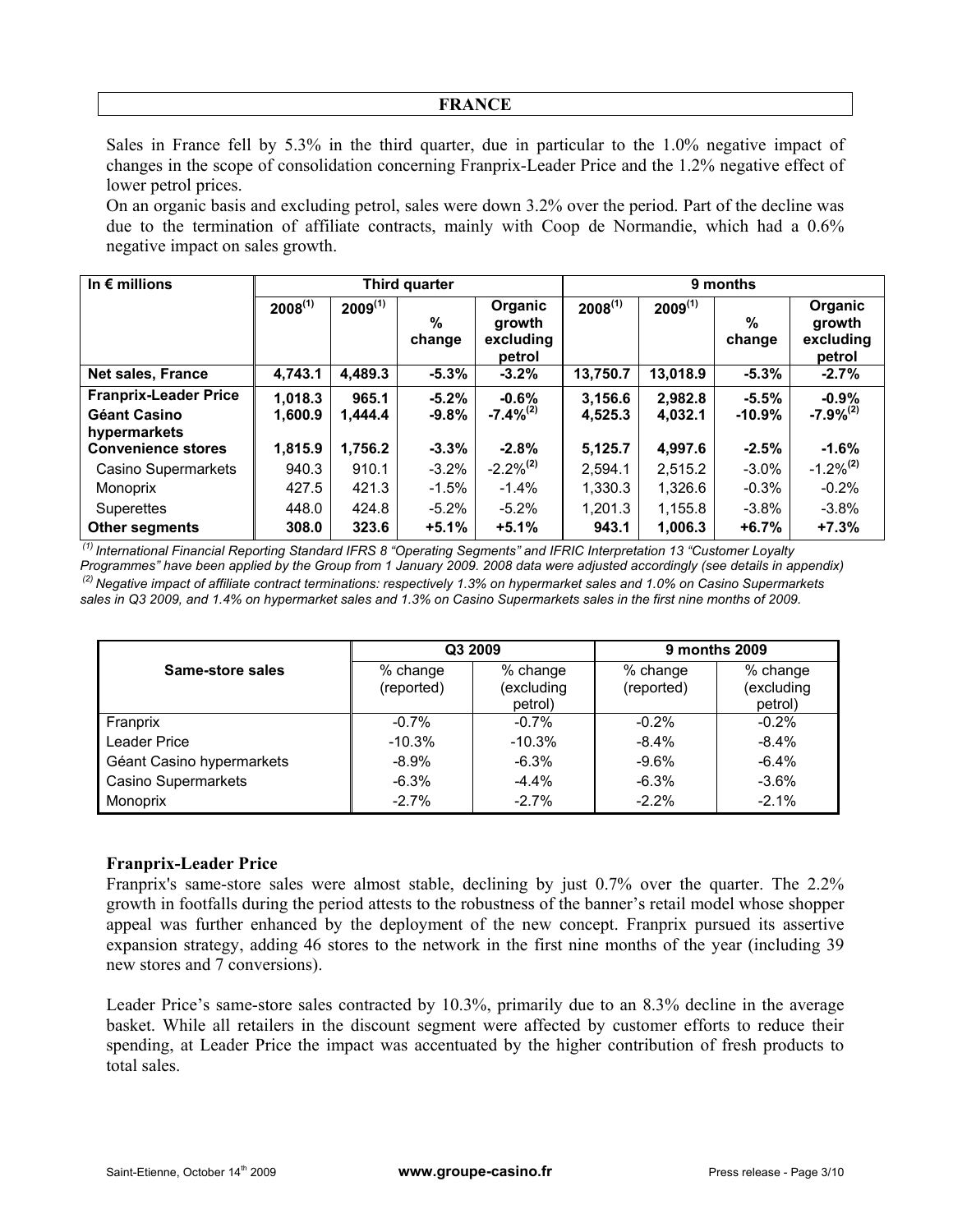The banner opened 27 new stores during the first nine months, with notably the conversion of 2 Casino Supermarkets into Leader Price outlets. In the third quarter, further action was taken to rationalize the store base by converting in particular three Leader Price stores in urban or semi-urban areas to the Franprix banner.

The banner's market share remained unchanged over the period.

In all, and excluding the impact of deconsolidating two franchisees, Franprix-Leader Price sales for the period were stable, at just 0.6% below the year-earlier figure.

# **Hypermarkets**

Géant Casino sales contracted by 6.3% on a same-store basis, excluding petrol. Footfalls and the average basket were both down by 3.2%.

Food sales declined by 4.7%. The product mix continued to shift towards private labels, which gained 1.9 points over the quarter, confirming Géant's competitive edge in this segment.

The banner scaled back its promotional activity compared with the second quarter in order to give priority to targeted price cuts, a strategy that will be pursued in the fourth quarter.

The 10.3% fall in non-food sales was in line with the trend observed in the first half, in an environment unfavourable to discretionary spending.

Géant Casino stepped up the refocusing of its offer on the highest volume and highest margin categories, such as apparel and home & leisure, and scaled back the lower-margin white and brown product offerings. The subsequent margin gains give the banner the flexibility to price its food offerings more competitively.

## **Convenience stores**

#### **Supermarkets**

Casino Supermarkets' same-store sales declined by 4.4% excluding petrol, reflecting fruit and vegetable price deflation and lower average baskets in stores located in tourist areas. Footfalls were in line with the first half of the year.

Total sales excluding petrol were down 2.2%, after taking into account the impact of store openings over the last twelve months.

The banner's market share was stable in the third quarter.

## **Monoprix**

Monoprix's same-store sales contracted by 2.7% during the quarter. Food sales performance was in line with the first-half trend, attesting to the success of the banner's differentiated positioning. Sales of personal care products were satisfactory, while total non-food sales were adversely affected by lower apparel sales.

The network expansion strategy continued, with six Monop' stores and one Naturalia store opened during the period.

In all, reported sales were down by a slight 1.5% in the third quarter.

## **Superettes**

Superettes sales were down 5.2%. Further steps were taken to optimise the store base, with 102 store closures and 70 openings during the period.

## **Other businesses**

Cdiscount's sales grew at a satisfactory pace during the period.

Casino Restauration enjoyed a notable upturn in its business trend, leading to an increase in sales in the quarter.

In all, sales by the other businesses (Cdiscount, Mercialys, Casino Restauration and Banque Casino) rose by 5.1% in the third quarter.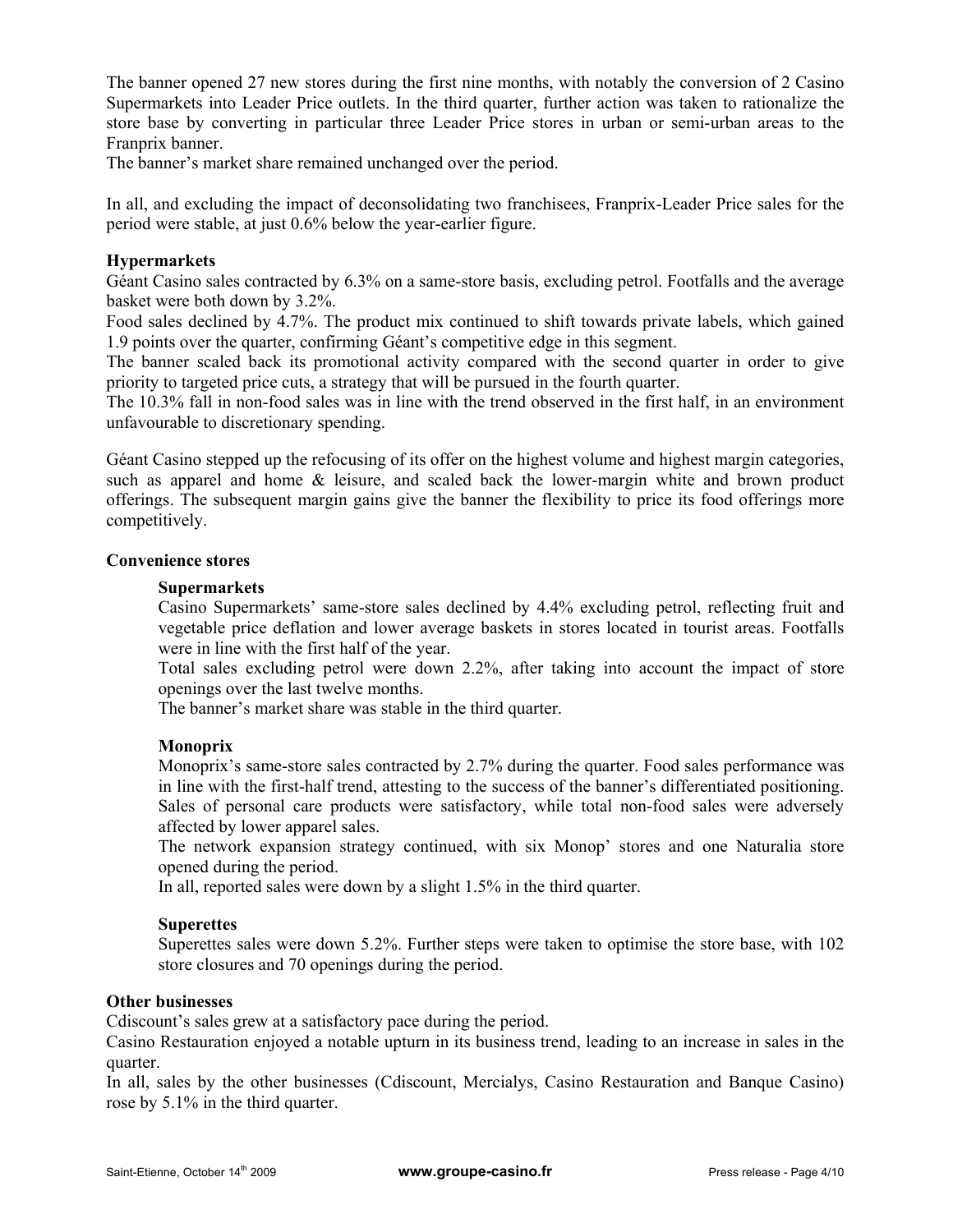# **INTERNATIONAL**

International sales grew 6.0% in the third quarter. Changes in the scope of consolidation had a positive impact of 5.4%, primarily reflecting the consolidation of Ponto Frio by GPA from July  $1<sup>st</sup>$  2009. The currency effect was a negative 2.1%, due mainly to the decline in the Brazilian real and Argentine peso against the euro, partly offset by the appreciation of the Thai baht during the period.

Organic growth stood at 2.8%, lifted by a solid performance in South America (up 5.2%), led by Brazil, and almost stable sales in Asia (down 0.9% on an organic basis).

| <b>Consolidated net</b> | <b>Reported growth</b> |                    | Organic growth     |                    | Same-store growth   |                    |
|-------------------------|------------------------|--------------------|--------------------|--------------------|---------------------|--------------------|
| sales                   | Q3 2009                | 9 months<br>2009   | Q3 2009            | 9 months<br>2009   | Q3 2009             | 9 months<br>2009   |
| South America<br>Asia   | $+9.5%$<br>$+3.3%$     | $+3.6%$<br>$+9.3%$ | $+5.2%$<br>$-0.9%$ | $+5.9%$<br>$+4.6%$ | $+3.9%$<br>$-5.2\%$ | $+4.5%$<br>$-2.4%$ |

**In South America**, same-store sales continued to grow at a healthy pace, rising 3.9% in the third quarter.

GPA enjoyed another period of very strong growth, in line with the first-half trend, with same-store sales up 12.9%. This excellent performance was attributable in particular to the success of the anniversary promotional campaign conducted across all the sub-group's banners during September. Total sales in Brazil rose 30.8%, lifted by the consolidation of Ponto Frio, the second largest player in the very buoyant household and electronic appliance segment. This acquisition has enhanced GPA's leadership on the Brazilian retail market.

Exito's same-store sales followed the same trend as in the first half.

Same-store sales improved in Venezuela compared with the second quarter, and remained very satisfactory in Argentina and Uruguay.

In **Asia,** same-store sales were down 5.2%. Business in Thailand was adversely affected by the gloomy economic environment and the fall-off in tourist numbers due to the unstable political situation, while same-store sales in Vietnam were very strong.

In all, sales in Asia were stable on an organic basis, dipping by just 0.9%, thanks to the expansion of the store base.

Operations in the **Indian Ocean** performed satisfactorily, with sales up 0.3% on a same-store basis and down 0.4% on an organic basis.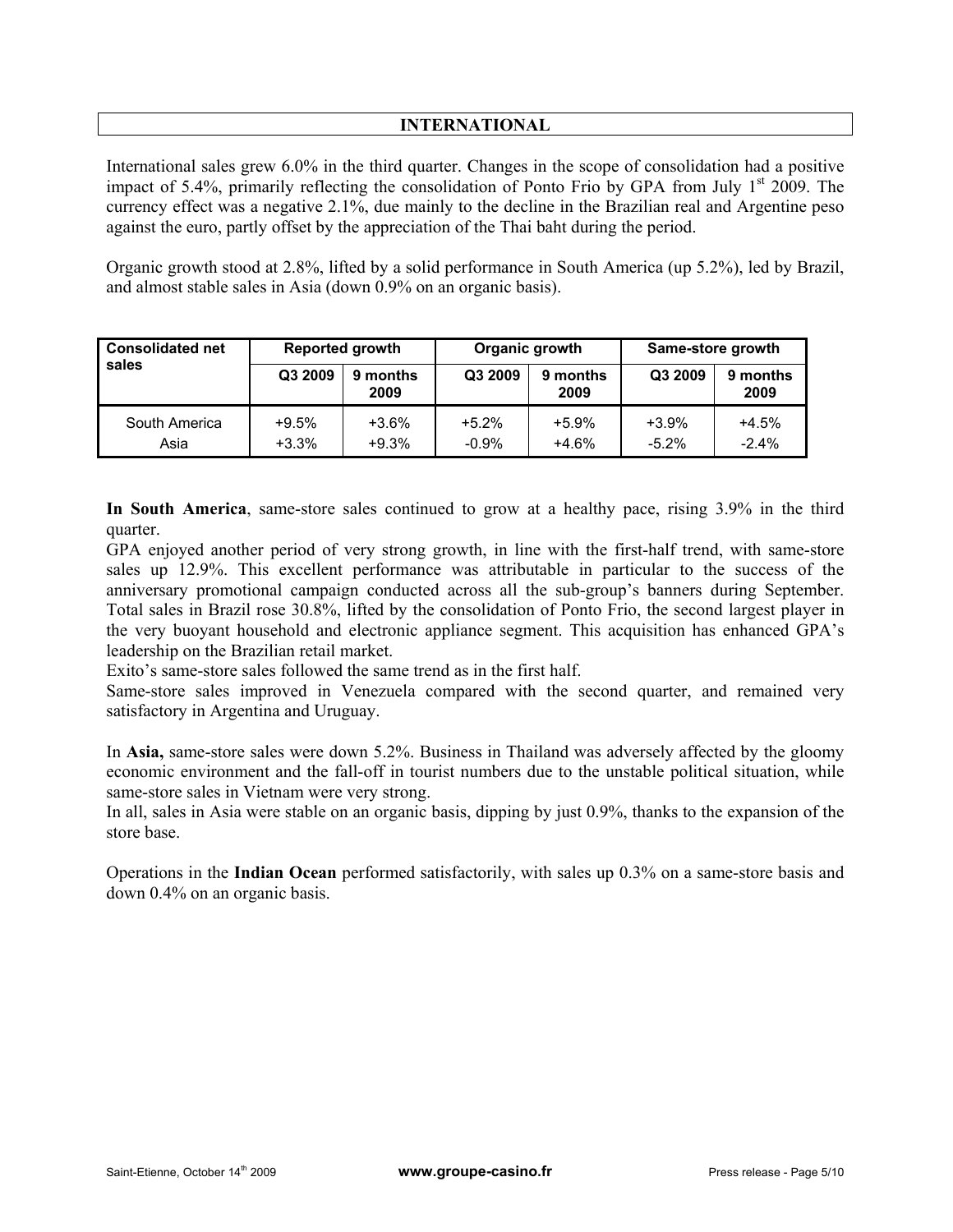## **Main changes in the scope of consolidation**

- Deconsolidation of two franchisees in the Franprix-Leader Price sub-group as of end December 2008.
- Consolidation of Ponto Frio by GPA since July  $1<sup>st</sup>$  2009.
- Subsequent capital increase by GPA which had the effect of reducing Group Casino's stake in this subsidiary from 35.0% at end June 2009 to 33.7% as of September  $21<sup>st</sup> 2009$ .

|                                                                            | Third quarter                      |                                    | % change                                 |                                          | 9 months                                 |                                          | % change                                 |                                          |
|----------------------------------------------------------------------------|------------------------------------|------------------------------------|------------------------------------------|------------------------------------------|------------------------------------------|------------------------------------------|------------------------------------------|------------------------------------------|
|                                                                            | 2008<br>€m                         | 2009<br>€m                         | <b>Reported</b>                          | At<br>constant<br>exchange<br>rates      | 2008<br>€m                               | 2009<br>€m                               | Reported                                 | At<br>constant<br>exchange<br>rates      |
| <b>FRANCE</b>                                                              | 4.743.1                            | 4.489.3                            | $-5.3%$                                  | $-5.3%$                                  | 13,750.7                                 | 13,018.9                                 | $-5.3%$                                  | $-5.3%$                                  |
| Of which:<br><b>Franprix-Leader Price</b>                                  | 1,018.3                            | 965.1                              | $-5.2%$                                  | $-5.2%$                                  | 3,156.6                                  | 2,982.8                                  | $-5.5%$                                  | $-5.5%$                                  |
| <b>Géant Casino</b><br>hypermarkets                                        | 1,600.9                            | 1,444.4                            | $-9.8%$                                  | $-9.8%$                                  | 4,525.3                                  | 4,032.1                                  | $-10.9%$                                 | $-10.9%$                                 |
| <b>Convenience stores</b><br>Casino Supermarkets<br>Monoprix<br>Superettes | 1,815.9<br>940.3<br>427.5<br>448.0 | 1,756.2<br>910.1<br>421.3<br>424.8 | $-3.3%$<br>$-3.2%$<br>$-1.5%$<br>$-5.2%$ | $-3.3%$<br>$-3.2%$<br>$-1.5%$<br>$-5.2%$ | 5,125.7<br>2,594.1<br>1,330.3<br>1,201.3 | 4,997.6<br>2,515.2<br>1,326.6<br>1,155.8 | $-2.5%$<br>$-3.0%$<br>$-0.3%$<br>$-3.8%$ | $-2.5%$<br>$-3.0%$<br>$-0.3%$<br>$-3.8%$ |
| <b>Other segments</b>                                                      | 308.0                              | 323.6                              | $+5.1%$                                  | $+5.1%$                                  | 943.1                                    | 1,006.3                                  | $+6.7%$                                  | $+6.7%$                                  |
| <b>INTERNATIONAL</b><br>Of which:                                          | 2,477.7                            | 2,627.6                            | $+6.0%$                                  | $+8.2%$                                  | 7,279.7                                  | 7,544.8                                  | $+3.6%$                                  | $+6.5%$                                  |
| <b>South America</b>                                                       | 1.509.8                            | 1,653.7                            | $+9.5%$                                  | $+14.0%$                                 | 4.386.2                                  | 4.544.6                                  | $+3.6%$                                  | $+9.5%$                                  |
| Asia                                                                       | 384.8                              | 397.6                              | $+3.3%$                                  | $-0.9%$                                  | 1,155.2                                  | 1,262.7                                  | $+9.3%$                                  | $+4.6%$                                  |
| <b>Other segments</b>                                                      | 583.2                              | 576.2                              | $-1.2%$                                  | $-0.9%$                                  | 1,738.3                                  | 1,737.5                                  | $+0.0%$                                  | $+0.2%$                                  |
| Indian Ocean                                                               | 209.8                              | 207.2                              | $-1.2%$                                  | $-0.4%$                                  | 617.1                                    | 607.1                                    | $-1.6%$                                  | $-1.1%$                                  |
| <b>Netherlands</b><br>Other (Poland)                                       | 373.0<br>0.4                       | 368.0<br>1.1 <sub>1</sub>          | $-1.3%$<br>ns                            | $-1.3%$<br>ns                            | 1,120.0<br>1.1                           | 1,127.0<br>3.5                           | $+0.6%$<br>ns                            | $+0.7%$<br>ns                            |
| <b>NET SALES -</b><br><b>CONTINUING</b><br><b>OPERATIONS</b>               | 7,220.8                            | 7,116.9                            | $-1.4%$                                  | $-0.7%$                                  | 21,030.4                                 | 20,563.6                                 | $-2.2%$                                  | $-1.2%$                                  |

| Average exchange rates        | H1 2008 | H <sub>1</sub> 2009 | % change | 9 months<br>2008 | 9 months<br>2009 | % change |
|-------------------------------|---------|---------------------|----------|------------------|------------------|----------|
| Argentina (ARS / EUR)         | 0.2082  | 0.2065              | $-0.8\%$ | 0.2115           | 0.1978           | $-6.5%$  |
| Uruguay (UYP / EUR)           | 0.0321  | 0.0318              | $-0.9%$  | 0.0327           | 0.0315           | $-3.8%$  |
| Venezuela (VEB / EUR) (x1000) | 0.3038  | 0.3490              | 14.9%    | 0.3057           | 0.3408           | 11.5%    |
| Thailand (THB / EUR)          | 0.0206  | 0.0214              | 4.0%     | 0.0203           | 0.0211           | 4.3%     |
| Vietnam (VND / EUR) $(x1000)$ | 0.0406  | 0.0443              | $9.0\%$  | 0.0405           | 0.0432           | 6.6%     |
| Colombia (COP / EUR) (x1000)  | 0.3547  | 0.3247              | $-8.4\%$ | 0.3535           | 0.3321           | $-6.1%$  |
| Brazil (BRL / EUR)            | 0.3854  | 0.3423              | $-11.2%$ | 0.3903           | 0.3525           | $-9.7\%$ |

| <b>Investor Relations</b> |                          |  |  |  |  |  |
|---------------------------|--------------------------|--|--|--|--|--|
| <b>Nadine Coulm</b>       | Aline Nguyen             |  |  |  |  |  |
| ncoulm@groupe-casino.fr   | anguyen@groupe-casino.fr |  |  |  |  |  |
| +33 (0) 1 53 65 64 17     | +33 (0) 1 53 65 64 85    |  |  |  |  |  |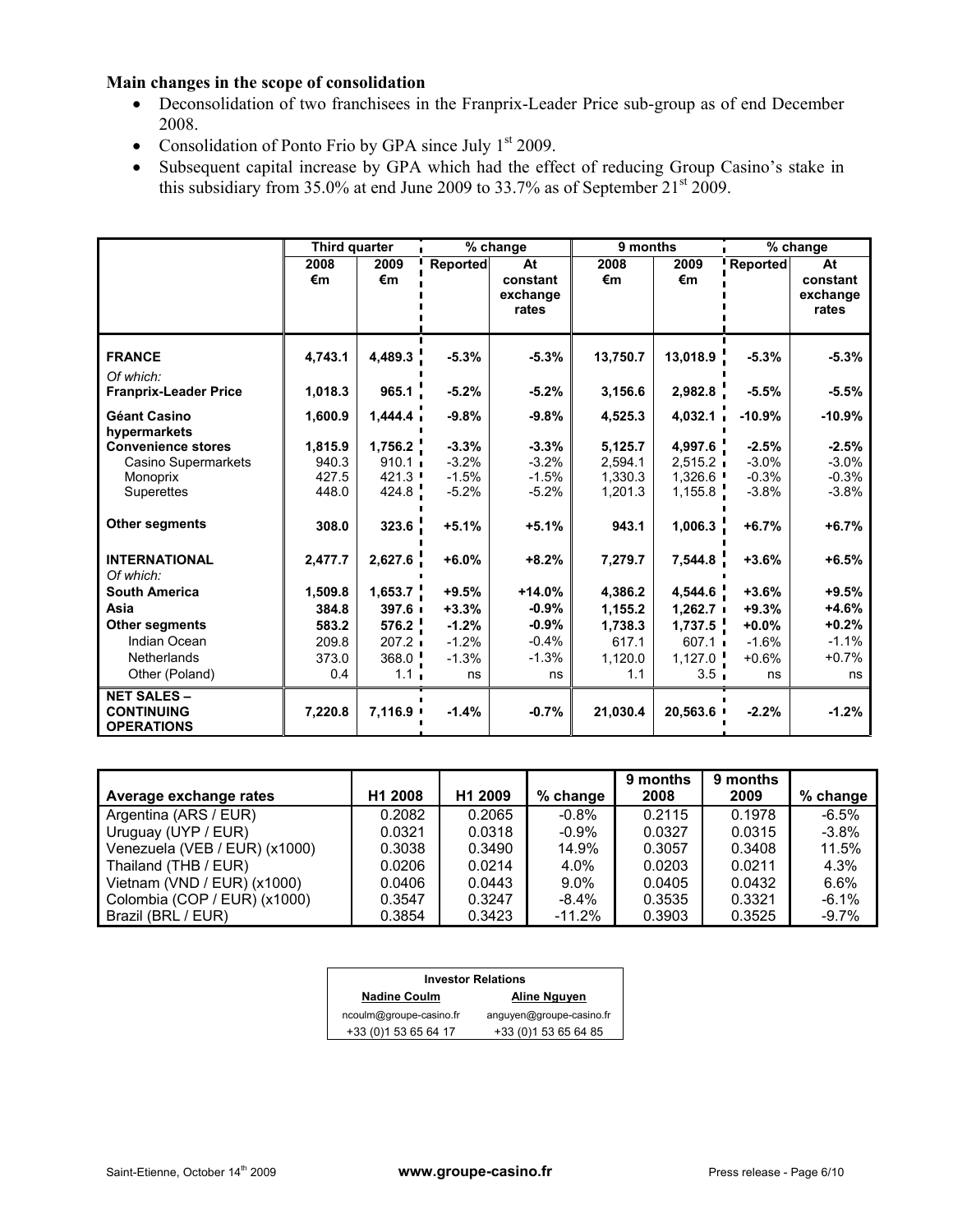#### **Store network**

| France                                                              | 31 December<br>2008 | 30 June 2009 | 30 September<br>2009 |
|---------------------------------------------------------------------|---------------------|--------------|----------------------|
| <b>Géant Casino hypermarkets</b>                                    | 131                 | 128          | 130                  |
| Of which French affiliates                                          | 6                   | 3            | 3                    |
| <b>International Affiliates</b>                                     | 14                  | 14           | 15                   |
| + Service stations                                                  | 99                  | 99           | 99                   |
| Casino supermarkets                                                 | 401                 | 393          | 393                  |
| Of which French Franchise Affiliates                                | 67                  | 56           | 56                   |
| <b>International Franchise Affiliates</b>                           | 22                  | 22           | 22                   |
| + Service stations                                                  | 149                 | 156          | 156                  |
| <b>Franprix supermarkets</b>                                        | 702                 | 723          | 748                  |
| Of which Franchise outlets                                          | 281                 | 428          | 447                  |
| <b>Monoprix supermarkets</b>                                        | 377                 | 389          | 465                  |
| Of which Naturalia                                                  | 39                  | 39           | 40                   |
| Of which Franchise outlets/Affiliates                               | 47                  | 48           | 120                  |
|                                                                     |                     |              |                      |
| <b>Leader Price discount stores</b>                                 | 530                 | 548          | 551                  |
| Of which Franchise outlets                                          | 216                 | 265          | 268                  |
| <b>TOTAL</b> supermarkets and discount                              | 2,010               | 2,053        | 2,157                |
| stores                                                              |                     |              |                      |
| Of which Franchise outlets/Stores operated<br>under business leases | 633                 | 819          | 924                  |
| <b>Petit Casino superettes</b>                                      | 1,903               | 1,870        | 1,828                |
| Of which Franchise outlets                                          | 26                  | 25           | 22                   |
|                                                                     |                     |              |                      |
| <b>Spar superettes</b>                                              | 915                 | 899          | 891                  |
| Of which Franchise outlets                                          | 735                 | 737          | 734                  |
|                                                                     |                     |              |                      |
| <b>Vival superettes</b>                                             | 1,677               | 1,690        | 1,700                |
| Of which Franchise outlets                                          | 1,677               | 1,690        | 1,700                |
| Other                                                               | 30                  | 4            | 4                    |
| <b>Other Franchise stores</b>                                       | 1,126               | 1,165        | 1,175                |
| Corners, Relay, Shell, Elf, Carmag, other                           | 1,126               | 1,165        | 1,175                |
|                                                                     |                     |              |                      |
| <b>Wholesale outlets</b>                                            | 441                 | 440          | 1 0 8 1              |
| <b>TOTAL CONVENIENCE STORES</b>                                     | 6,092               | 6,068        | 6,679                |
| Of which Franchise outlets/Stores operated<br>under business leases | 4,011               | 4,059        | 4,715                |
| <b>Other affiliate stores</b>                                       | 99                  | 15           | 14                   |
| Of which French affiliates                                          | 98                  | 14           | 13                   |
| <b>International Affiliates</b>                                     | 1                   | 1            | 1                    |
| <b>Other businesses</b>                                             | 269                 | 270          | 274                  |
| Casino Restauration                                                 | 269                 | 270          | 274                  |
| <b>TOTAL France</b>                                                 | 8,601               | 8,534        | 9,254                |
| Hypermarkets                                                        | 131                 | 128          | 130                  |
| Supermarkets                                                        | 1,480               | 1,505        | 1,606                |
| Discount stores                                                     | 530                 | 548          | 551                  |
| Superettes and other stores                                         | 6,191               | 6,083        | 6,693                |
| Other                                                               | 269                 | 270          | 274                  |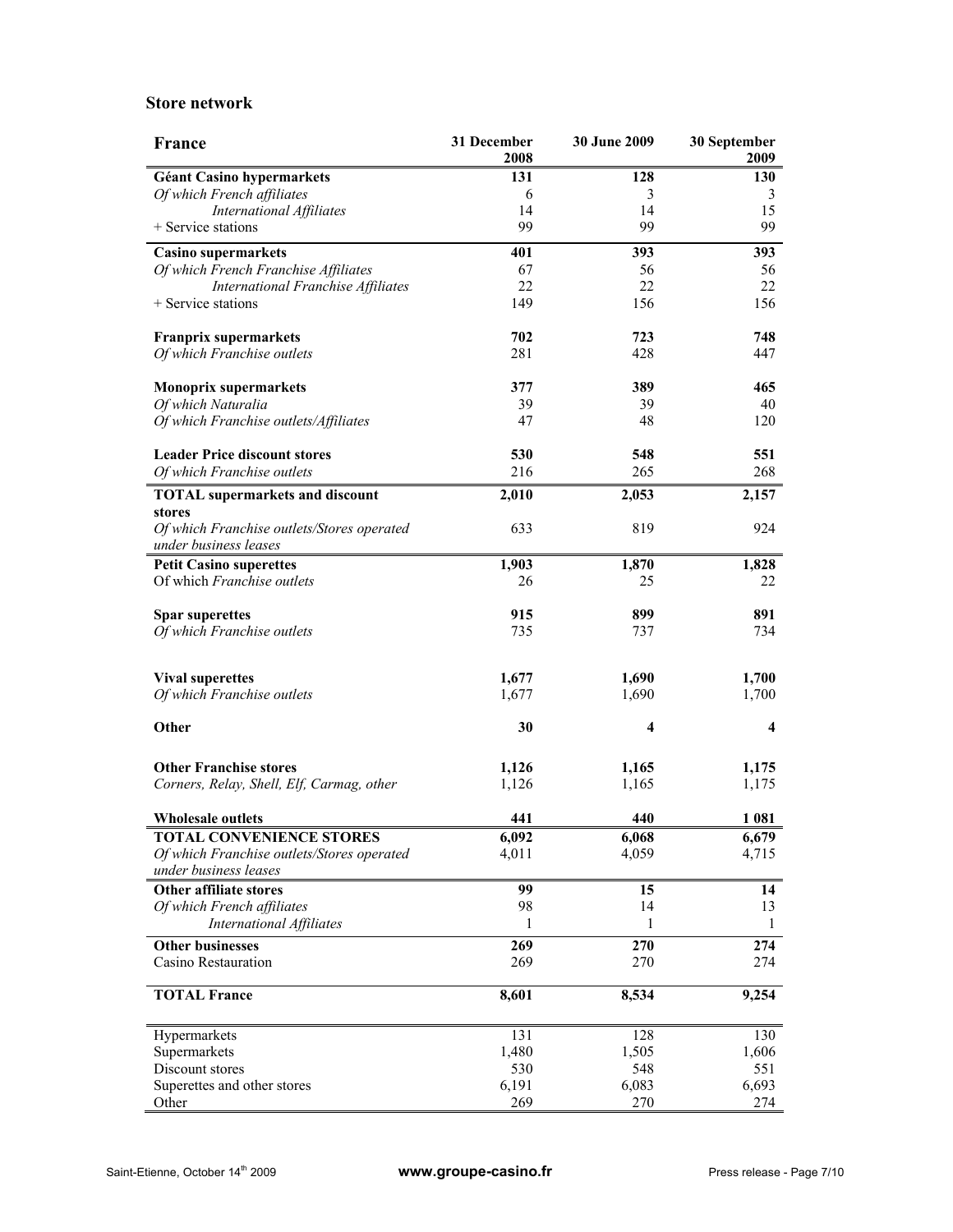| <b>International</b>                                  | 31 December<br>2008 | 30 June 2009 | 30 September<br>2009 |
|-------------------------------------------------------|---------------------|--------------|----------------------|
| <b>ARGENTINA</b>                                      | 65                  | 62           | 49                   |
| Libertad hypermarkets                                 | 15                  | 15           | 15                   |
| Leader Price discount stores                          | 26                  | 26           | 26                   |
| Other businesses                                      | 24                  | 21           | 8                    |
|                                                       |                     |              |                      |
| <b>URUGUAY</b>                                        | 52                  | 52           | 52                   |
| Géant hypermarkets                                    | 1                   | 1            | 1                    |
| Disco supermarkets                                    | 27                  | 27           | 27                   |
| Devoto supermarkets                                   | 24                  | 24           | 24                   |
| <b>VENEZUELA</b>                                      | 60                  | 42           | 42                   |
| Exito hypermarkets                                    | 6                   | 6            | 6                    |
| Cada supermarkets                                     | 36                  | 36           | 36                   |
| Q Precios discount stores                             | 18                  | $\mathbf{0}$ | $\mathbf{0}$         |
|                                                       |                     |              |                      |
| <b>BRAZIL</b>                                         | 597                 | 603          | 1,069                |
| Extra hypermarkets                                    | 102                 | 101          | 104                  |
| Päo de Açucar supermarkets                            | 145                 | 144          | 145                  |
| Sendas supermarkets                                   | 73                  | 71           | 71                   |
| Extra Perto supermarkets                              | 5                   | 5            | 5                    |
| CompreBem supermarkets                                | 165                 | 163          | 163                  |
| Assai discount stores                                 | 28                  | 32           | 34                   |
| Extra Facil supermarkets                              | 32                  | 40           | 47                   |
| Eletro, Ponto Frio                                    | 47                  | 47           | 500                  |
| Of which Ponto Frio                                   |                     |              | 453                  |
| <b>THAILAND</b>                                       | 79                  | 78           | 78                   |
| <b>Big C</b> hypermarkets                             | 66                  | 67           | 67                   |
| Leader Price discount stores                          | 13                  | 11           | 11                   |
|                                                       |                     |              |                      |
| <b>VIETNAM</b>                                        | $\bf 8$             | $\bf 8$      | $\boldsymbol{9}$     |
| <b>Big C</b> hypermarkets                             | $\,$ 8 $\,$         | $\,8\,$      | 9                    |
| <b>INDIAN OCEAN</b>                                   | 51                  | 50           | 51                   |
| Jumbo hypermarkets                                    | 11                  | 11           | 11                   |
| Score/Jumbo supermarkets                              | 20                  | 20           | 21                   |
| Cash and Carry supermarkets                           | 5                   | 5            | 5                    |
| Spar supermarkets                                     | 6                   | 6            | 6                    |
| Other                                                 | 9                   | 8            | $\,8\,$              |
| <b>COLOMBIA</b>                                       | 264                 | 261          | 258                  |
| Exito hypermarkets<br>Pomona and Carulla supermarkets | 87<br>94            | 87<br>94     | 87<br>89             |
| Bodega discount stores                                | 14                  | 19           | 47                   |
| Ley, Q Precios, Merquefacil, Surtimax and             | 69                  | 61           | 35                   |
| others                                                |                     |              |                      |
|                                                       |                     |              |                      |
| <b>NETHERLANDS</b>                                    | 305                 | 302          | 301                  |
| Super de Boer supermarkets                            | 305                 | 302          | 301                  |
| TOTAL INTERNATIONAL                                   | 1,481               | 1,458        | 1,909                |
| Hypermarkets                                          | 296                 | 296          | 300                  |
| Supermarkets                                          | 905                 | 897          | 893                  |
| Discount stores                                       | 99                  | 88           | 118                  |
| Other businesses                                      | 181                 | 177          | 598                  |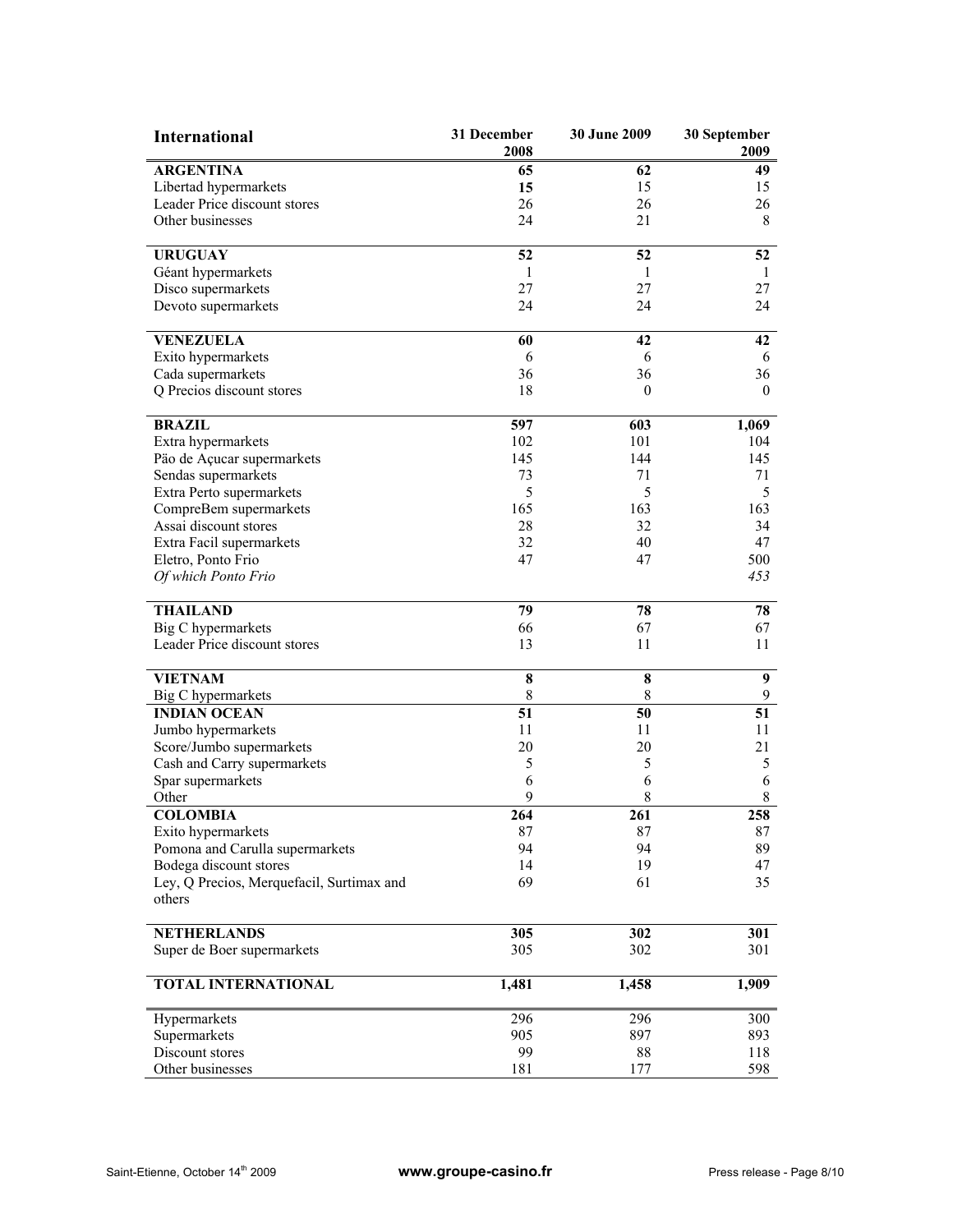# **Appendix: Application of IFRS 8 and IFRIC 13**

International Financial Reporting Standard 8 "Operating Segments" and IFRIC Interpretation 13 "Customer Loyalty Programmes" were applicable by the Group as from January  $1<sup>st</sup>$  2009. This has resulted in two changes in accounting method, with 2008 data adjusted to reflect retrospective application for comparison purposes.

IFRS 8 replaced IAS 14 "Reporting Financial Information by Segment." While the standard does not have any impact on the Group's performance or financial situation, it has led to a change in the way the reported data are presented. In practice, the main change in the 2008 sales figures concerns the presentation of net sales to external customers, primarily by Easydis, which are now recognised in "Other businesses" instead of being allocated among the various French banners as previously.

IFRIC Interpretation 13 requires entities to recognise the fair value of the consideration granted to customers under loyalty programmes (such as award credits or purchase coupons) as a separately identifiable component of the sales transaction in which they are granted. In practice, this leads to revenue being reduced at the time of the grant and increased when the award credits are redeemed. Until 2008, the cost of these loyalty programmes was deducted from trading profit.

| In $\epsilon$ millions                             | Q3 2008<br>(reported)* | <b>IFRS 8</b><br>impact | <b>IFRIC 13</b><br>impact | Q3 2008<br>(pro forma) |
|----------------------------------------------------|------------------------|-------------------------|---------------------------|------------------------|
| <b>Franprix-Leader Price</b>                       | 1,018.3                | 0.0                     | 0.0                       | 1,018.3                |
| Géant Casino hypermarkets                          | 1,608.6                | (7.7)                   | (0.1)                     | 1,600.9                |
| <b>Convenience stores</b>                          | 1,824.6                | (7.6)                   | (1.1)                     | 1,815.9                |
| Casino Supermarkets                                | 945.8                  | (4.4)                   | (1.1)                     | 940.3                  |
| Monoprix                                           | 427.5                  | 0.0                     | 0.0                       | 427.5                  |
| <b>Superettes</b>                                  | 451.2                  | (3.3)                   | 0.1                       | 448.0                  |
| <b>Other segments</b>                              | 292.9                  | 15.3                    | (0.1)                     | 308.0                  |
| <b>TOTAL France</b>                                | 4,744.3                | 0.0                     | (1.3)                     | 4,743.1                |
| <b>South America</b>                               | 1,507.7                | 0.0                     | 2.1                       | 1,509.8                |
| Asia                                               | 386.0                  | 0.0                     | (1.2)                     | 384.8                  |
| Other segments                                     | 583.2                  | 0.0                     | (0.0)                     | 583.2                  |
| Indian Ocean                                       | 209.8                  | 0.0                     | 0.0                       | 209.8                  |
| <b>Netherlands</b>                                 | 373.0                  | 0.0                     | 0.0                       | 373.0                  |
| Other (Poland)                                     | 0.4                    | 0.0                     | 0.0                       | 0.4                    |
| <b>TOTAL International</b>                         | 2,476.9                | 0.0                     | 0.8                       | 2,477.7                |
| <b>NET SALES - CONTINUING</b><br><b>OPERATIONS</b> | 7,221.2                | 0.0                     | (0.4)                     | 7,220.8                |

\* Adjusted to take into account the consolidation of Naturalia.